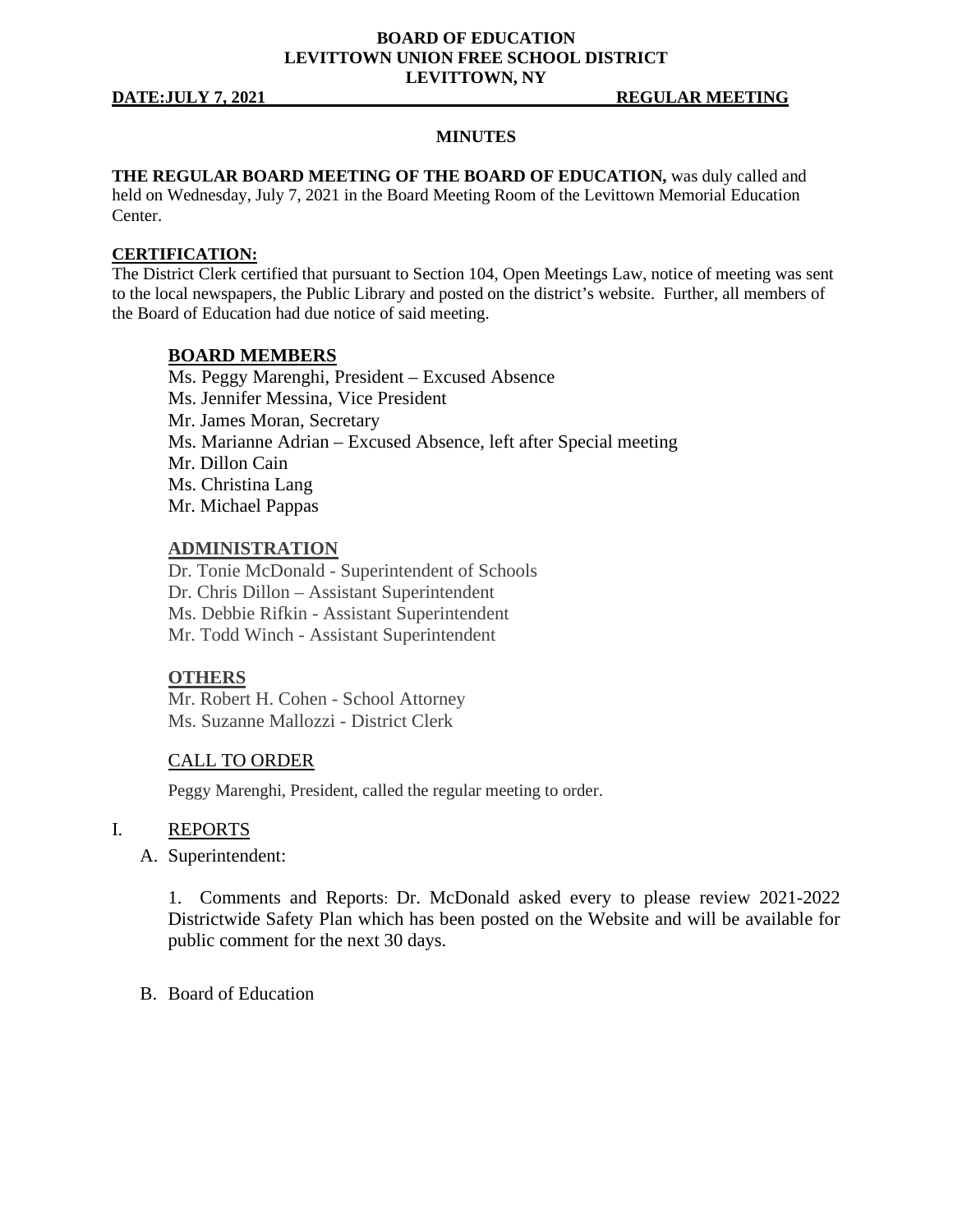1. Comments and Reports: Ms. Marenghi commented that the 20-21 school year was very successful. We were able to keep our schools open, thank you to all who worked so hard to make that happen. The Board of Education and Central Office attended all of our graduation ceremonies at LMEC and at Hofstra University. Thank you to the entire community for your support.

# II. PUBLIC BE HEARD

Keri Sabella, 36 Rosewood Lane, Wantagh: "Once Governor gives back local control, requesting that there be a resolution in place making masks optional for staff and students. Masks are not safe. Please keep pressure on local governments to make this happen."

# III. CONSENT AGENDA

1. Minutes - Approval of Minutes RESOLUTION # 21-22-397

Recommended Motion: "Make the necessary corrections and move the approval of the minutes of the June 8 Special Meeting and the June 9 Regular Meeting."

| <b>RESULT:</b>   | <b>MOTION CARRIED [7-0]</b>                          |
|------------------|------------------------------------------------------|
| <b>MOVER:</b>    | Marianne Adrian, Trustee                             |
| <b>SECONDER:</b> | James Moran, Secretary                               |
| AYES:            | Moran, Pappas, Adrian, Cain, Marenghi, Lang, Messina |

2. Warrants RESOLUTION # 21-22-398

Recommended Motion: "WHEREAS, all claims, warrants and charges against the School District have been reviewed by the Claims Auditor and have been certified by the Claims Auditor for payment,

NOW, THEREFORE, BE IT RESOLVED, that the JUNE 2021 report of the Claims Auditor be accepted."

| <b>RESULT:</b>   | <b>MOTION CARRIED [7-0]</b>                          |
|------------------|------------------------------------------------------|
| <b>MOVER:</b>    | Marianne Adrian, Trustee                             |
| <b>SECONDER:</b> | James Moran, Secretary                               |
| AYES:            | Moran, Pappas, Adrian, Cain, Marenghi, Lang, Messina |

## 3. Business Office Reports RESOLUTION # 21-22-399

Recommended Motion: "RESOLVED, that the Levittown Board of Education does, hereby, accept the following reports from the Business Office:

- Appropriation and Revenue Report for the period  $7/1/2020$  to  $5/31/2021$
- Trial Balance Report for the period 7/1/2020 to 5/31/2021
- Treasurers Report for the month ending May 2021
- Credit card statement from Citibank for statement ending  $6/6/2021$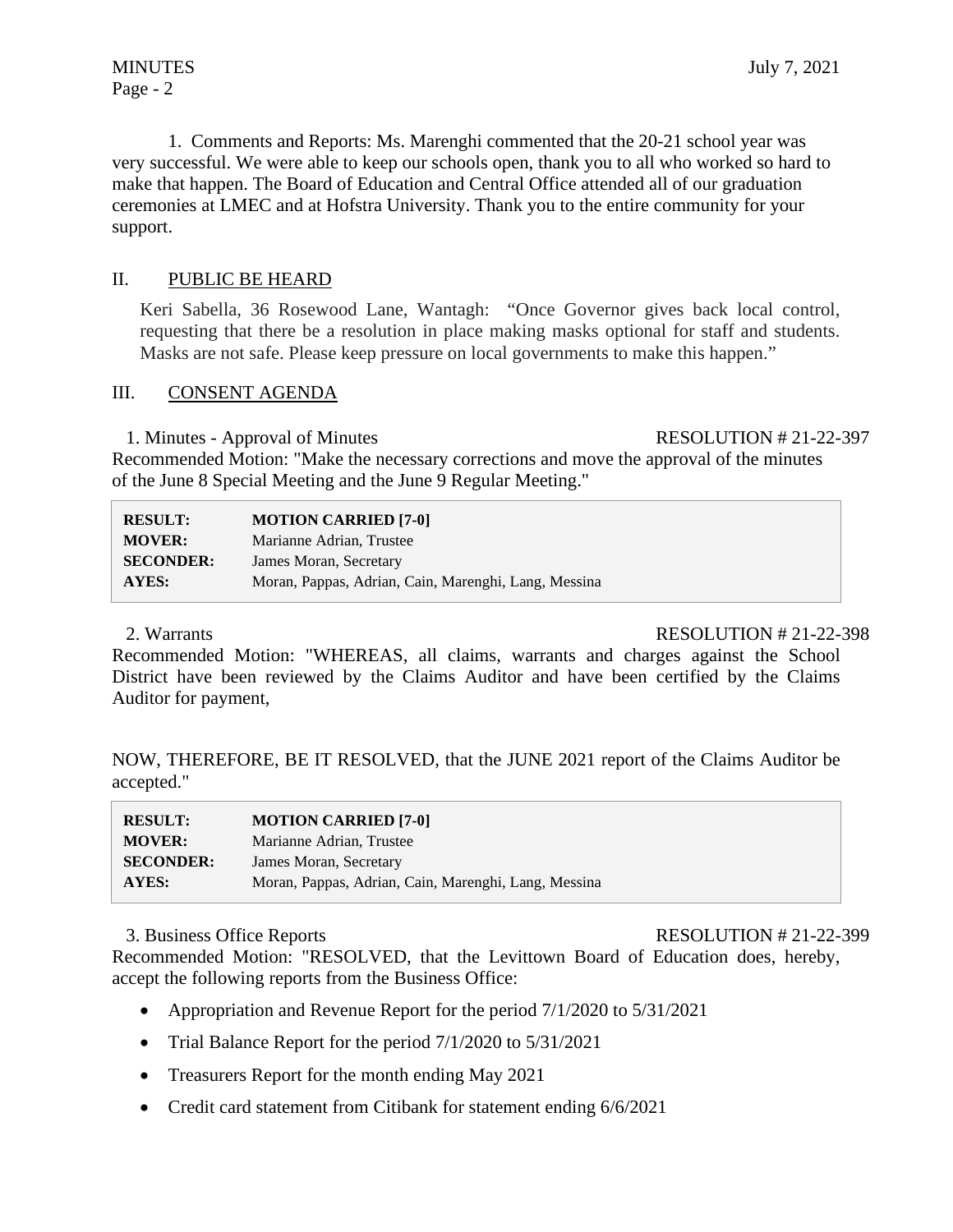# Page - 3

• Claims Audit Report for the month of May and June 2021."

| <b>RESULT:</b>   | <b>MOTION CARRIED [7-0]</b>                          |
|------------------|------------------------------------------------------|
| <b>MOVER:</b>    | Marianne Adrian, Trustee                             |
| <b>SECONDER:</b> | James Moran, Secretary                               |
| <b>AYES:</b>     | Moran, Pappas, Adrian, Cain, Marenghi, Lang, Messina |

4. Budget Transfer RESOLUTION # 21-22-400

Recommended Motion: "WHEREAS, in compliance with New York State Government Accounting practices, the attached budget transfer has been prepared and recommended by the Assistant Superintendent for Business and Finance,

| <b>Code</b>                              | <b>Code Description</b>  | <b>Amount From</b> | <b>Amount To</b> |
|------------------------------------------|--------------------------|--------------------|------------------|
| A9060.8000.00.0000                       | Emp Benefits Health Ins. | \$83,853.30        |                  |
| A9760.7000.00.0000                       | <b>TAN Interest</b>      |                    | \$83,853.30      |
| Reason: To cover 2020-2021 TAN interest. |                          |                    |                  |

NOW, THEREFORE, BE IT RESOLVED, that the Levittown Board of Education does, hereby, approve the attached budget transfer."

| <b>RESULT:</b>   | <b>MOTION CARRIED [7-0]</b>                          |
|------------------|------------------------------------------------------|
| <b>MOVER:</b>    | Marianne Adrian, Trustee                             |
| <b>SECONDER:</b> | James Moran, Secretary                               |
| <b>AYES:</b>     | Moran, Pappas, Adrian, Cain, Marenghi, Lang, Messina |

5. External Audit and Corrective Action Plan RESOLUTION #21-22-401 Recommend Motion: "RESOLVED, that the Levittown Board of Education does, hereby, accept the attached updated Corrective Action Plan as of 6/30/2020 for the 2019-2020 and Financial Statement in response to the External Auditor's recommendations contained in the report dated November 4, 2020.

BE IT FURTHER RESOLVED, that the Assistant Superintendent for Business and Finance is authorized to submit the Corrective Action Plan to New York State."

| <b>RESULT:</b>   | <b>MOTION CARRIED [7-0]</b>                          |
|------------------|------------------------------------------------------|
| <b>MOVER:</b>    | Marianne Adrian, Trustee                             |
| <b>SECONDER:</b> | James Moran, Secretary                               |
| AYES:            | Moran, Pappas, Adrian, Cain, Marenghi, Lang, Messina |

6. Modification and Extension of Employment Agreement - Dr. Tonie RESOLUTION # 21-22-402 McDonald

Recommended Motion: "RESOLVED, that the Levittown Board of Education does, hereby, approve the Modification and Extension of the Employment Agreement between the Levittown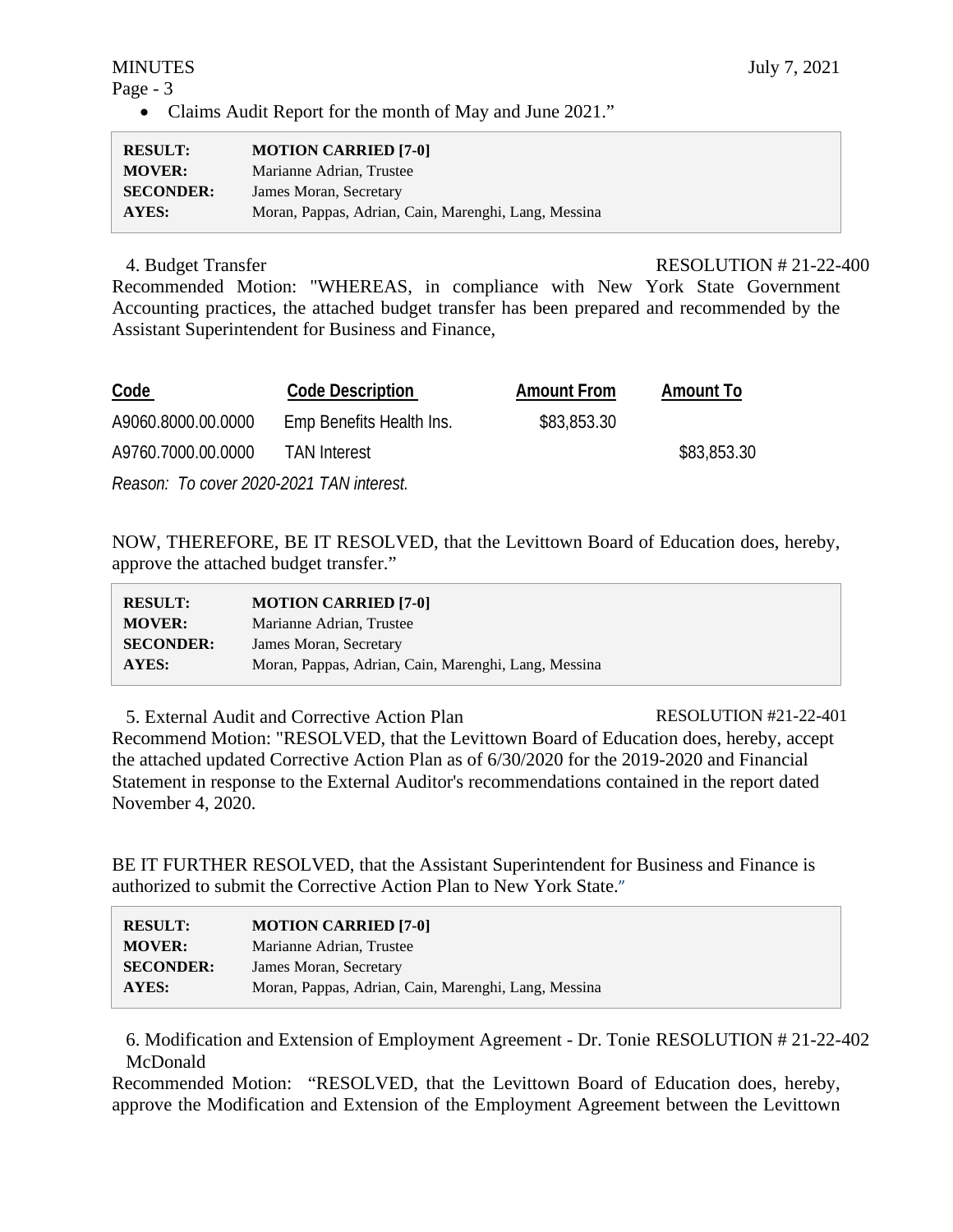# MINUTES July 7, 2021

Page - 4

Union Free School District and Dr. Tonie McDonald, as per the terms of the attached agreement;

NOW, BE IT FURTHER RESOLVED, that the President of the Board of Education is authorized to sign the attached Extension of Employment Agreement."

| <b>RESULT:</b>   | <b>MOTION CARRIED [7-0]</b>                          |
|------------------|------------------------------------------------------|
| <b>MOVER:</b>    | Marianne Adrian, Trustee                             |
| <b>SECONDER:</b> | James Moran, Secretary                               |
| <b>AYES:</b>     | Moran, Pappas, Adrian, Cain, Marenghi, Lang, Messina |

7. Candidate for NYSSBA Area 11 Director RESOLUTION # 21-22-403 Recommended Motion: "RESOLVED, that the Levittown Board of Education, does, hereby, nominate Robert "B.A." Schoen as a New York State School Boards Association Board of Director - Area 11 Director and authorizes the District Clerk to submit such nomination to the New York State School Boards Association."

| <b>RESULT:</b> | <b>MOTION CARRIED [7-0]</b>                          |
|----------------|------------------------------------------------------|
| <b>MOVER:</b>  | Marianne Adrian, Trustee                             |
|                | <b>SECONDER:</b> James Moran, Secretary              |
| AYES:          | Moran, Pappas, Adrian, Cain, Marenghi, Lang, Messina |

8. Contract with Sound Actuarial Consulting RESOLUTION # 21-22-404

Recommended Motion: "RESOLVED that the Levittown Board of Education approve a contract with Sound Actuarial Consulting with terms as outlined in the attached contract, to perform an actuarial review of the District's Workers Compensation Program;

BE IT FURTHER RESOLVED and that the President of the Board of Education is, hereby, authorized to execute same."

| <b>RESULT:</b>   | <b>MOTION CARRIED [7-0]</b>                          |
|------------------|------------------------------------------------------|
| <b>MOVER:</b>    | Marianne Adrian, Trustee                             |
| <b>SECONDER:</b> | James Moran, Secretary                               |
| <b>AYES:</b>     | Moran, Pappas, Adrian, Cain, Marenghi, Lang, Messina |

9. Contract with HMB Consultants RESOLUTION # 21-22-405

Recommended Motion: "RESOLVED, that the Levittown Board of Education does, hereby, approve the attached Child Nutrition Consultant Proposal for the 2021-2022 school year between the Levittown Public Schools and HMB Consultants;

BE IT FURTHER RESOLVED that the Board of Education President is, hereby, authorized to execute the contract."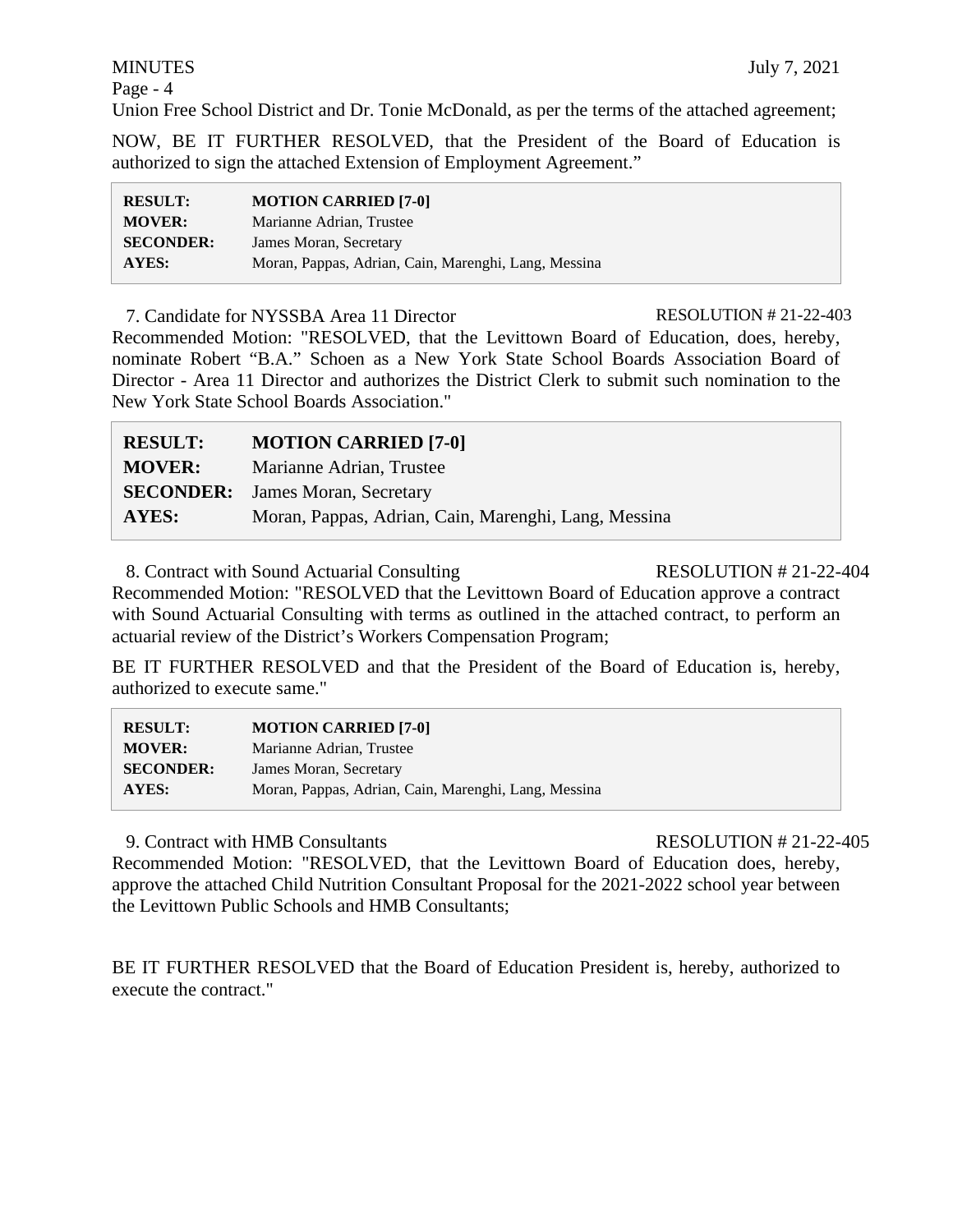| <b>RESULT:</b>   | <b>MOTION CARRIED [7-0]</b>                          |
|------------------|------------------------------------------------------|
| <b>MOVER:</b>    | Marianne Adrian, Trustee                             |
| <b>SECONDER:</b> | James Moran, Secretary                               |
| AYES:            | Moran, Pappas, Adrian, Cain, Marenghi, Lang, Messina |

10. Contract for Nursing Services RESOLUTION #21-22-406

Recommended Motion: RESOLVED that the Levittown Board of Education does, hereby, approve the attached contract with US Medical Staffing, to provide nursing services for students of Levittown Public Schools during 2021-2022 school year;

BE IT FURTHER RESOLVED that the President of the Board of Education is authorized to sign the contract."

| <b>RESULT:</b>   | <b>MOTION CARRIED [7-0]</b>                          |
|------------------|------------------------------------------------------|
| <b>MOVER:</b>    | Marianne Adrian, Trustee                             |
| <b>SECONDER:</b> | James Moran, Secretary                               |
| AYES:            | Moran, Pappas, Adrian, Cain, Marenghi, Lang, Messina |

11. Bid Approval - Snacks for Levittown After School Program RESOLUTION # 21-22-407 Recommended Motion: "RESOLVED, that the Levittown Board of Education does, hereby, award the Bid #LPS 19 002 Ext #2 for snacks for the After School Program (LAP) as per attached specifications for the 2021 - 2022 school year."

| <b>RESULT:</b>   | <b>MOTION CARRIED [7-0]</b>                          |
|------------------|------------------------------------------------------|
| <b>MOVER:</b>    | Marianne Adrian, Trustee                             |
| <b>SECONDER:</b> | James Moran, Secretary                               |
| <b>AYES:</b>     | Moran, Pappas, Adrian, Cain, Marenghi, Lang, Messina |

12. Intermunicipal Agreement - Swim Team RESOLUTION # 21-22-408 Recommended Motion: "RESOLVED, that the Levittown Board of Education approve the attached contract with East Meadow UFSD with terms as outlined in the attached to establish a combined High School Boys Swim Team with East Meadow UFSD and the Levittown UFSD for the 2021/2022 swim season.

BE IT FURTHER RESOLVED that the President of the Board of Education is, hereby, authorized to execute the contract(s)."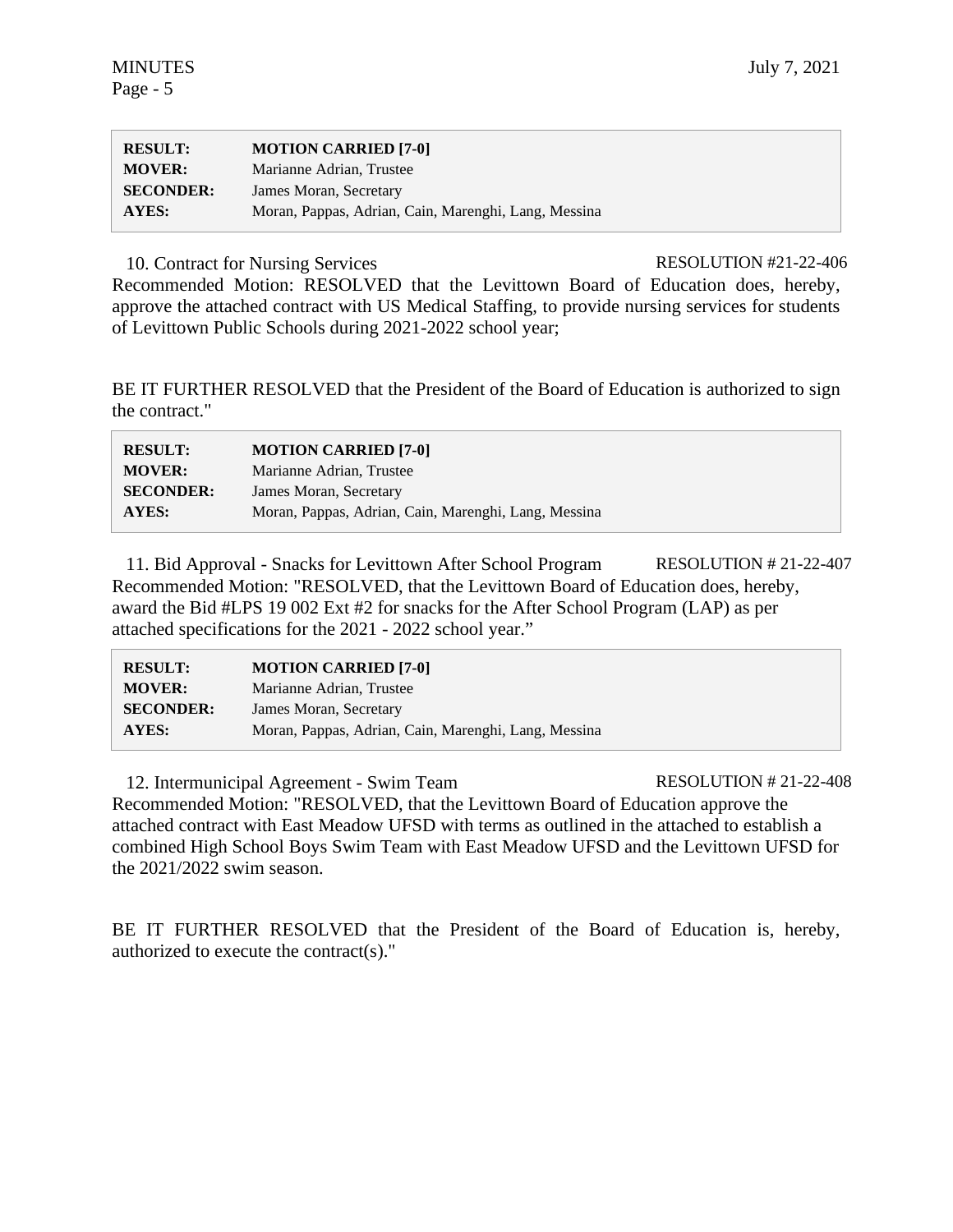| $-0]$ |  |  |  |
|-------|--|--|--|

| <b>RESULT:</b>   | <b>MOTION CARRIED [7-0]</b>                          |
|------------------|------------------------------------------------------|
| <b>MOVER:</b>    | Marianne Adrian, Trustee                             |
| <b>SECONDER:</b> | James Moran, Secretary                               |
| AYES:            | Moran, Pappas, Adrian, Cain, Marenghi, Lang, Messina |

# 13. Special Education Contracts RESOLUTION # 21-22-409

Recommended Motion: "RESOLVED, that the Levittown Board of Education does, hereby, approve the attached contracts between the Levittown Public Schools and the following vendors to provide special education services as indicated:

- Crystal T. Miller, PT. DPT
- The Charlton School/Ketchum-Grande
- Sail at Ferncliff Manor
- Long Island Therapy Management Assoc., Inc.
- Heart Share
- iTutor.Com, Inc.
- Center for Developmental Disabilities, Inc.
- Dr. Jodi Mishkin
- Matt Marshak, Inc.

BE IT FURTHER RESOLVED that the Board of Education President is, hereby, authorized to execute the contract."

| <b>RESULT:</b>   | <b>MOTION CARRIED [7-0]</b>                          |
|------------------|------------------------------------------------------|
| <b>MOVER:</b>    | Marianne Adrian, Trustee                             |
| <b>SECONDER:</b> | James Moran, Secretary                               |
| AYES:            | Moran, Pappas, Adrian, Cain, Marenghi, Lang, Messina |

14. Out of District Contracts for Health and Welfare Services RESOLUTION # 21-22-410 Recommended Motion: "RESOLVED, that the Levittown Board of Education does, hereby, approve the attached contract between the Levittown Public Schools and the following school districts to provide health and welfare services to students attending schools in these districts for the 2020-2021 school year:

• Westbury UFSD

BE IT FURTHER RESOLVED, that the Board of Education President is, hereby, authorized to execute these contracts."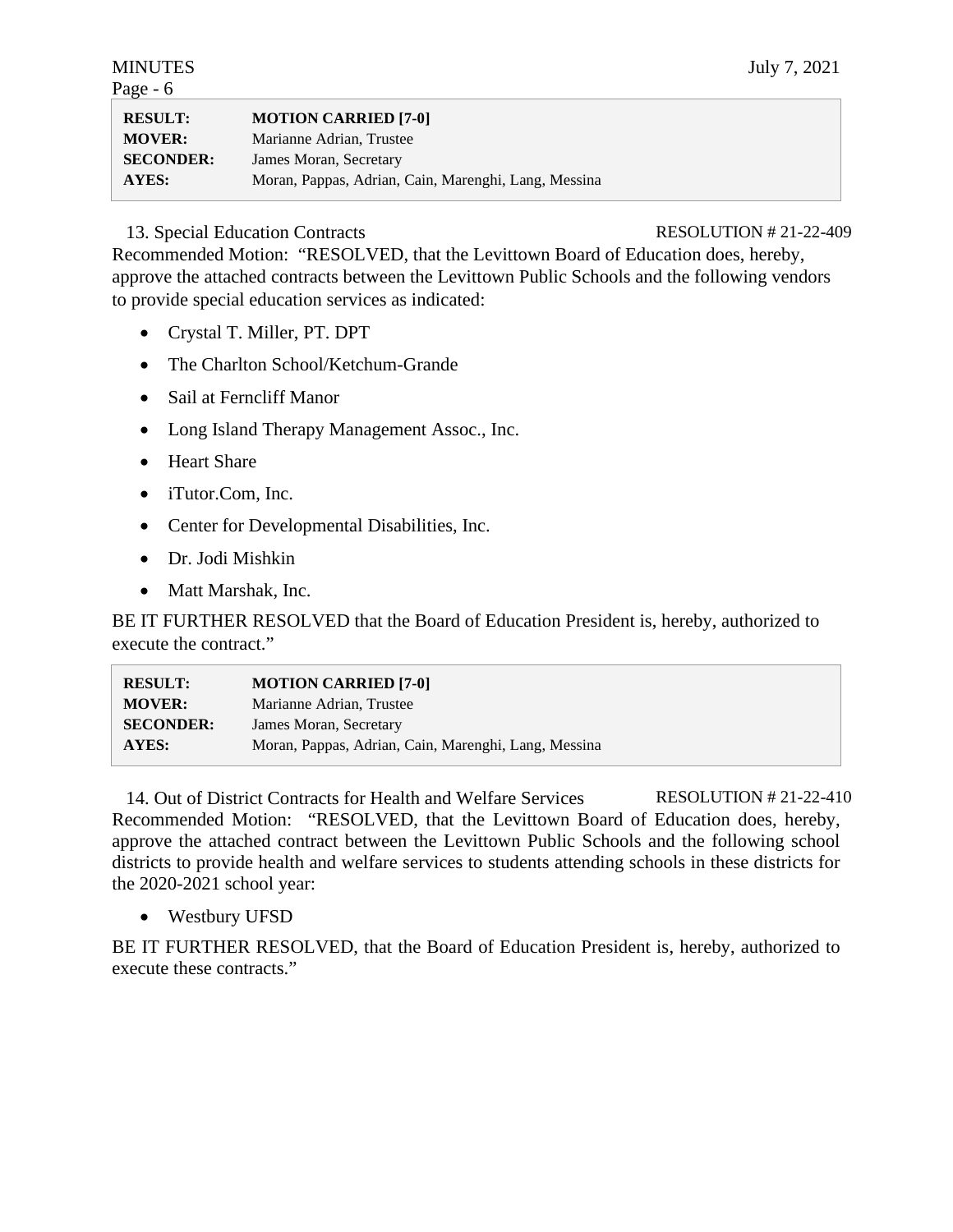Page - 7

| <b>RESULT:</b>   | <b>MOTION CARRIED [7-0]</b>                          |
|------------------|------------------------------------------------------|
| <b>MOVER:</b>    | Marianne Adrian, Trustee                             |
| <b>SECONDER:</b> | James Moran, Secretary                               |
| <b>AYES:</b>     | Moran, Pappas, Adrian, Cain, Marenghi, Lang, Messina |

15. Establish Scholarship RESOLUTION # 21-22-411

Recommended Motion: "RESOLVED, that the Levittown Board of Education does, hereby, establish the Basket of Love Summer Grant Scholarship for one Gardiners Avenue student in the amount of \$500.00 according to the attached criteria."

| <b>RESULT:</b>   | <b>MOTION CARRIED [7-0]</b>                          |
|------------------|------------------------------------------------------|
| <b>MOVER:</b>    | Marianne Adrian, Trustee                             |
| <b>SECONDER:</b> | James Moran, Secretary                               |
| AYES:            | Moran, Pappas, Adrian, Cain, Marenghi, Lang, Messina |

# 16. Obsolete Equipment RESOLUTION # 21-22-412

Recommended Motion: "RESOLVED, that the Levittown Board of Education does, hereby, declare the equipment on the attached list obsolete and that the items may be discarded and/or sold at the highest possible salvage value."

| <b>RESULT:</b>   | <b>MOTION CARRIED [7-0]</b>                          |
|------------------|------------------------------------------------------|
| <b>MOVER:</b>    | Marianne Adrian, Trustee                             |
| <b>SECONDER:</b> | James Moran, Secretary                               |
| AYES:            | Moran, Pappas, Adrian, Cain, Marenghi, Lang, Messina |

17. Schedules RESOLUTION # 21-22-413

"RECOMMENDED MOTION: That the Levittown Board of Education does, hereby, approve the following schedules:

- 1001 "Resignations/Terminations, Certified Personnel"
- 1002 "Resignations/Terminations, Non-Instructional Personnel"
- 1003 "Appointments, Certified Personnel"
- 1004 "Appointments, Administrators"
- 1005 "Coaching"
- 1006 "Consultants"
- 1007 "Extra-Curricular"
- 1008 "Summer School"
- 1009 "Salary Change, Certified Personnel"
- 1010 "Appointments, Non-Instructional Personnel"
- 1011 "LOA, Certified Personnel"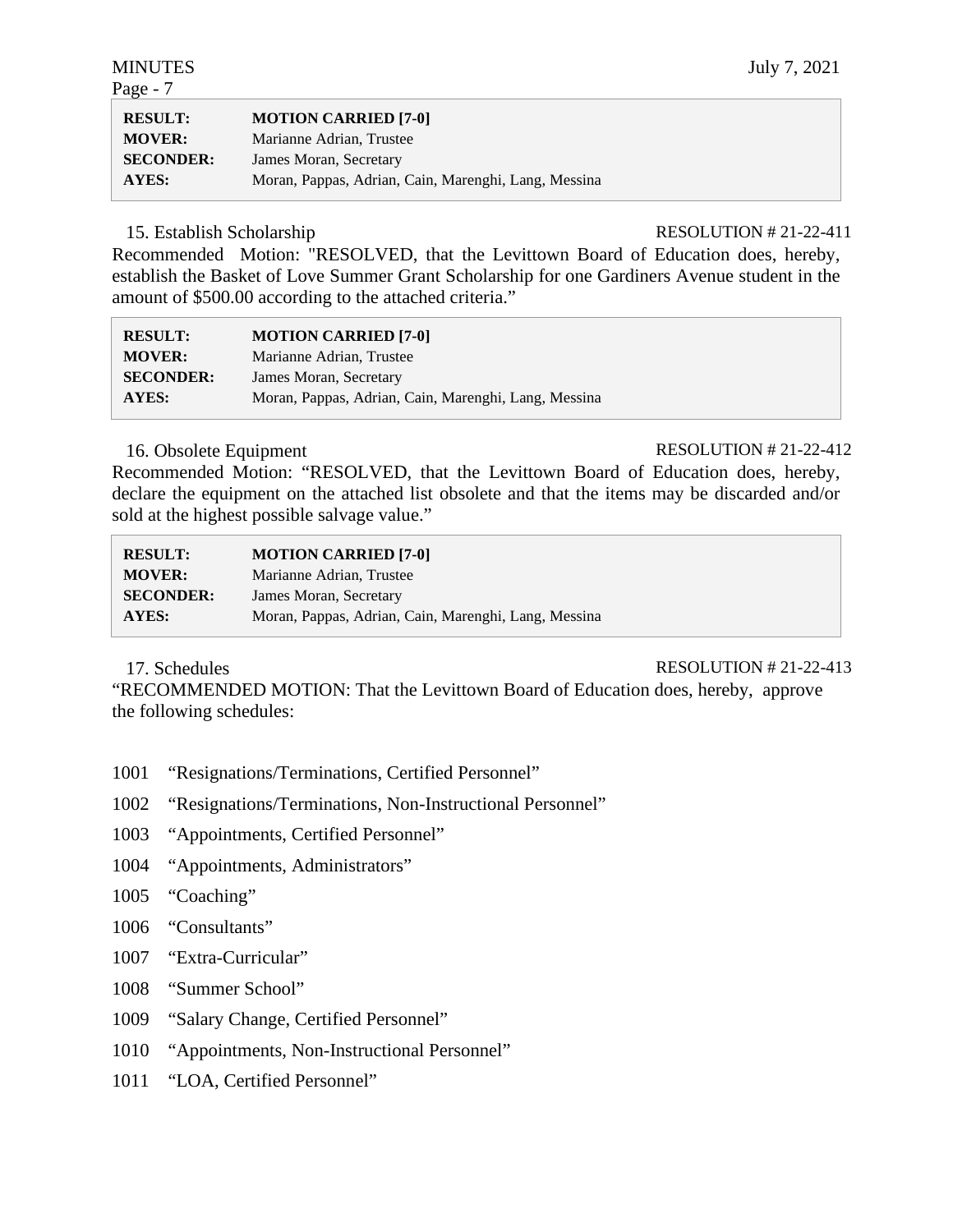# Page - 8

1012 "LOA, Non-Instructional Personnel"

1013 "Permanent Status"

1014 "Students with Disabilities"

| <b>RESULT:</b>   | <b>MOTION CARRIED [7-0]</b>                          |
|------------------|------------------------------------------------------|
| <b>MOVER:</b>    | Marianne Adrian, Trustee                             |
| <b>SECONDER:</b> | James Moran, Secretary                               |
| AYES:            | Moran, Pappas, Adrian, Cain, Marenghi, Lang, Messina |

### 18. Employee Agreement RESOLUTION # 21-22-414

Recommended Motion: "BE IT RESOLVED, that the Board of Education hereby ratifies an agreement with Employee No. 382 regarding his separation from employment."

| <b>RESULT:</b>   | <b>MOTION CARRIED [7-0]</b>                          |
|------------------|------------------------------------------------------|
| <b>MOVER:</b>    | Christina Lang, Trustee                              |
| <b>SECONDER:</b> | Dillon Cain, Trustee                                 |
| AYES:            | Moran, Pappas, Adrian, Cain, Marenghi, Lang, Messina |

# IV. ACTION ITEMS

# A. New Business

# 1. Gift to School RESOLUTION # 21-22-415

Recommended Motion: "RESOLVED, that the Levittown Board of Education does, hereby, accept with thanks the following gift:

• A check in the amount of \$3,000 to be donated to the Division Avenue High School extra classroom activity fund from W20 Foundations Team Up 4 Community Program PO Box 310, Westhampton Beach, NY 11978."

| <b>RESULT:</b>   | <b>MOTION CARRIED [7-0]</b>                          |
|------------------|------------------------------------------------------|
| <b>MOVER:</b>    | Christina Lang, Trustee                              |
| <b>SECONDER:</b> | Michael Pappas, Trustee                              |
| <b>AYES:</b>     | Moran, Pappas, Adrian, Cain, Marenghi, Lang, Messina |

# V. AD HOC

VI. UPCOMING DATES

July 28 - Planning and Special Meetings

August 11 - Regular Meeting

# VII. MOTION TO ADJOURN

**The Board adjourned the public meeting at 8:25 PM.**